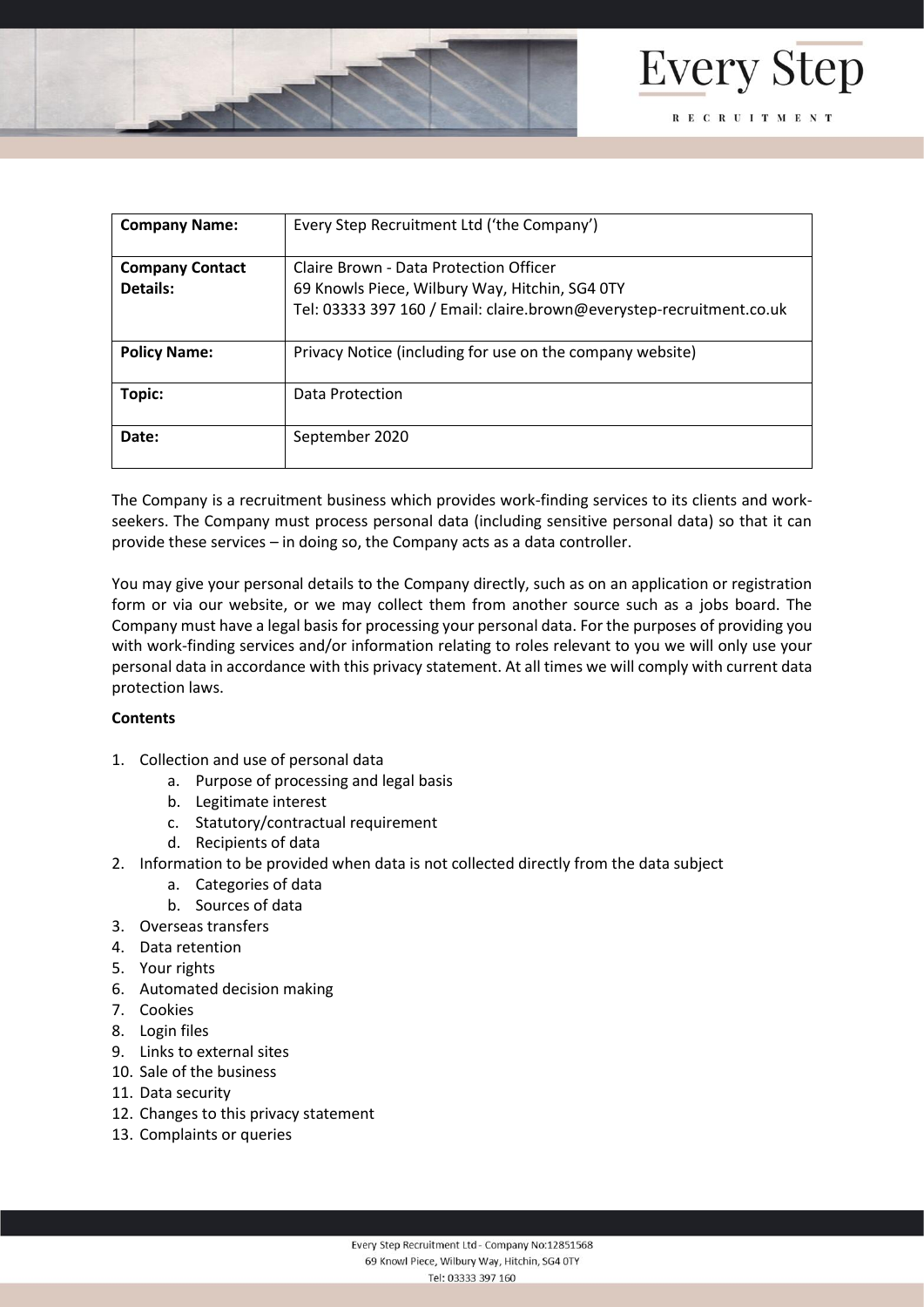## **1. Collection and use of personal data**

### **a. Purpose of processing and legal basis**

The Company will collect your personal data (which may include sensitive personal data) and will process your personal data for the purposes of providing you with work-finding services. This includes for example, contacting you about job opportunities, assessing your suitability for those opportunities, updating our databases, putting you forward for job opportunities, arranging payments to you and developing and managing our services and relationship with you and our clients.

If you have opted-in we may also send you marketing information and news via email/ text. You can opt-out from receiving these at any time by clicking "unsubscribe" when you receive these communications from us.

In some cases we may be required to use your data for the purpose of investigating, reporting and detecting crime and also to comply with laws that apply to us. We may also use your information during the course of internal audits to demonstrate our compliance with certain industry standards.

We must have a legal basis to process your personal data. The legal bases we rely upon to offer our work-finding services to you are:

- Your consent
- Where we have a legitimate interest
- To comply with a legal obligation that we have
- To fulfil a contractual obligation that we have with you

# **b. Legitimate interest**

This is where the Company has a legitimate reason to process your data provided it is reasonable and does not go against what you would reasonably expect from us. Where the Company has relied on a legitimate interest to process your personal data our legitimate interests is/are as follows:

- Managing our database and keeping work-seeker records up to date;
- Providing work-finding services to you and our clients;
- Contacting you to seek your consent where we need it;
- Giving you information about similar products or services that you have used from us recently.

### **c. Statutory/contractual requirement**

The Company has certain legal and contractual requirements to collect personal data (e.g. to comply with the Conduct of Employment Agencies and Employment Businesses Regulations 2003, immigration and tax legislation, and in some circumstances safeguarding requirements.) Our clients may also require this personal data, and/or we may need your data to enter into a contract with you. If you do not give us personal data we need to collect we may not be able to continue to provide workfinding services to you.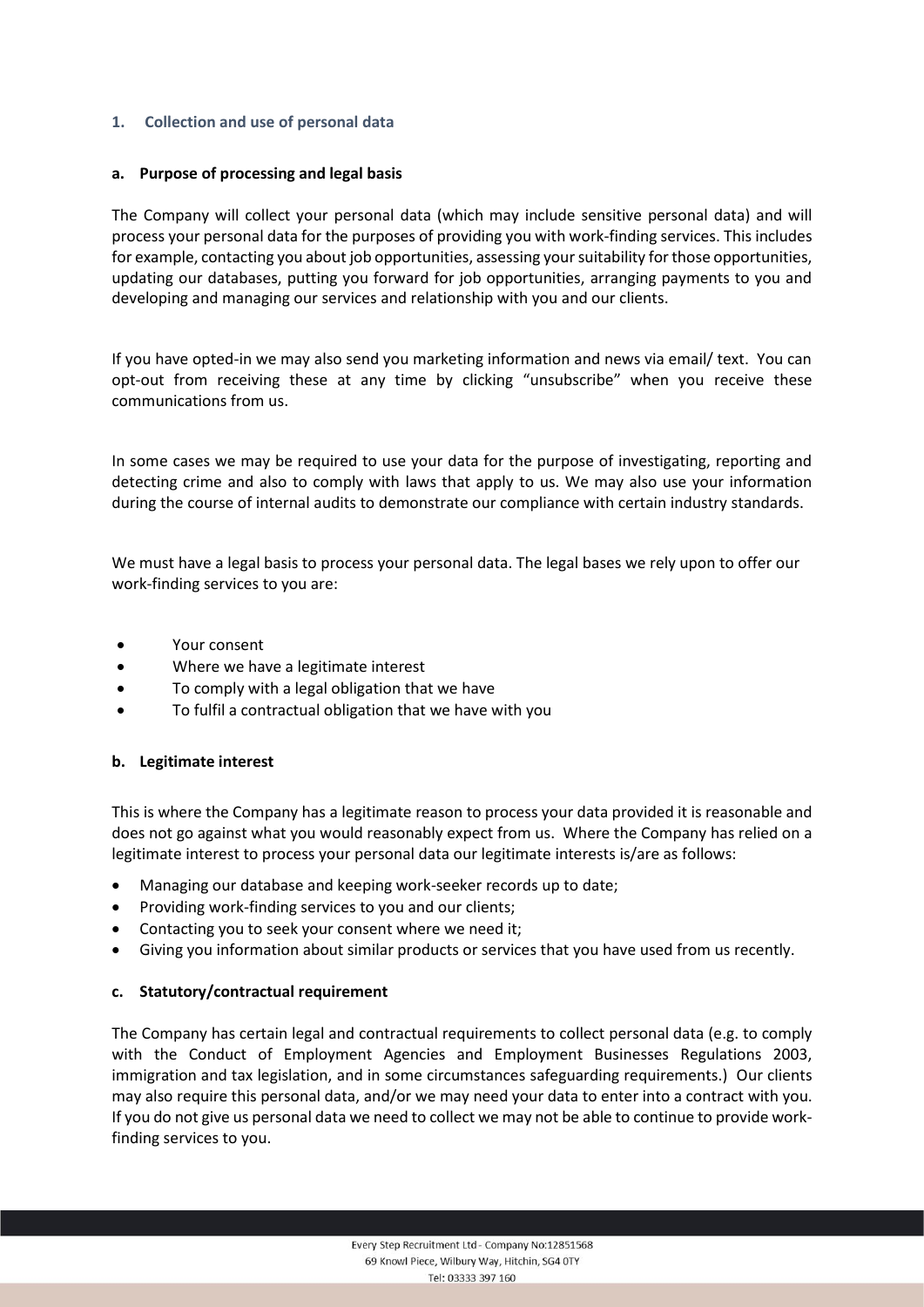## **d. Recipient/s of data**

The Company will process your personal data and/or sensitive personal data with the following recipients:

- Clients (whom we may introduce or supply you to)
- Former employers whom we may seek references from
- Payroll service providers who manage payroll on our behalf or other payment intermediaries whom we may introduce you to
- Other recruitment agencies in the supply chain

### **2. Information to be provided when data collected not from the data subject**

**Categories of data:** The Company has collected the following personal data on you:

### *Personal data:*

- Name, address, mobile no., email
- National insurance no.
- Nationality (through right to work check)
- DOB
- Work History
- Salary Expectations

**Source of the personal data:** The Company sourced your personal data:

- From jobs boards, LinkedIn, Facebook, Instagram, Referrals
- A referee whose details you previously provided to us

This information came/did not come from a publicly accessible source.

# **3. Overseas Transfers [Optional]**

The Company will not transfer the information you provide to us to countries outside the European Economic Area ('EEA') for the purposes of providing you with work-finding services. The EEA comprises the EU member states plus Norway, Iceland and Liechtenstein.

### **4. Data retention**

The Company will retain your personal data only for as long as is necessary for the purpose we collect it. Different laws may also require us to keep different data for different periods of time. For example, the Conduct of Employment Agencies and Employment Businesses Regulations 2003, require us to keep work-seeker records for at least one year from (a) the date of their creation or (b) after the date on which we last provide you with work-finding services.

We must also keep your payroll records, holiday pay, sick pay and pensions auto-enrolment records for as long as is legally required by HMRC and associated national minimum wage, social security and tax legislation. This is currently 3 to 6 years.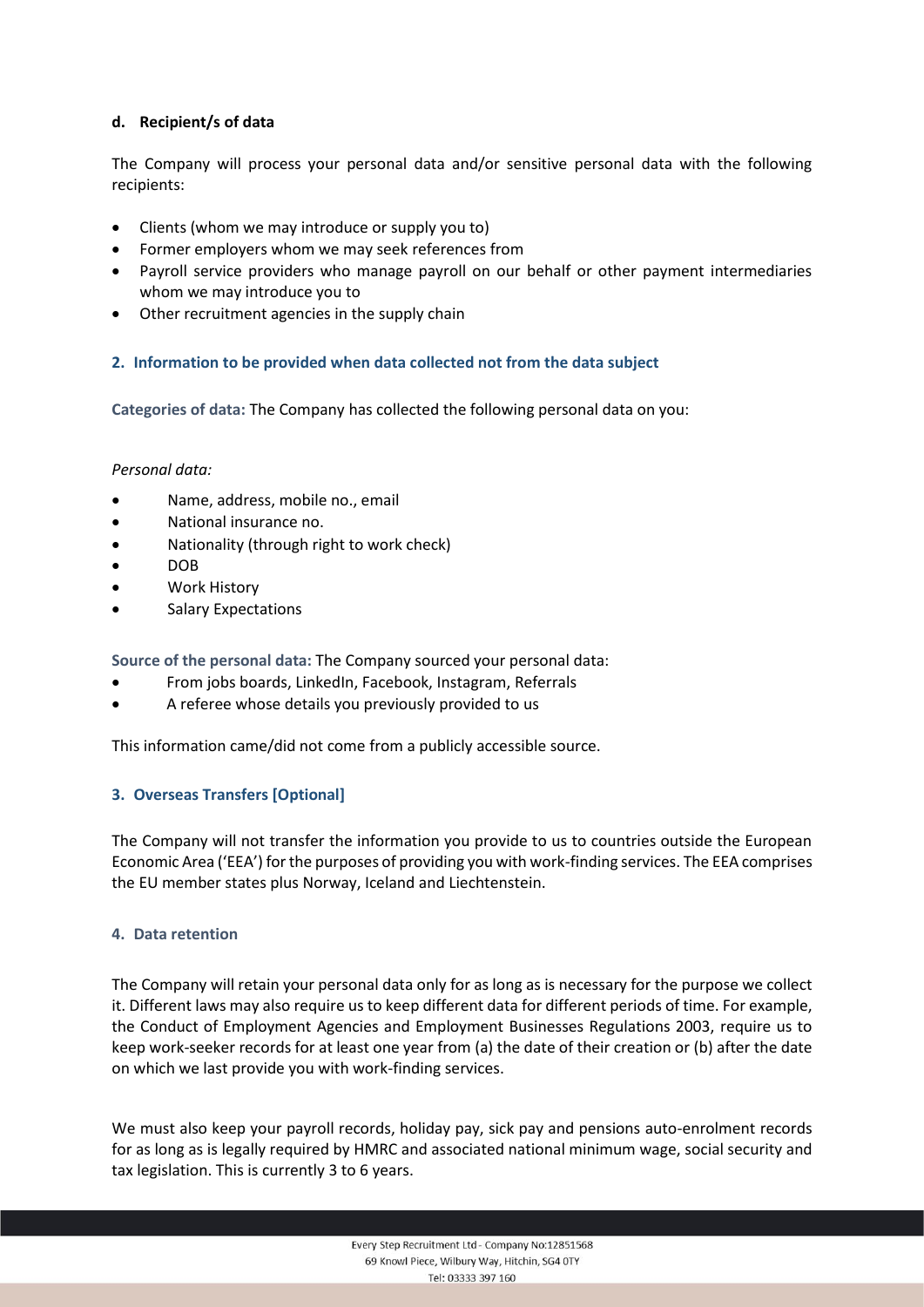Where the Company has obtained your consent to process your personal data, we will do so in line with our retention policy. Upon expiry of that period the Company will seek further consent from you.

Where consent is not granted the Company will cease to process your personal data.

## **5. Your rights**

Please be aware that you have the following data protection rights:

- The right to be informed about the personal data the Company processes on you;
- The right of access to the personal data the Company processes on you;
- The right to rectification of your personal data;
- The right to erasure of your personal data in certain circumstances;
- The right to restrict processing of your personal data;
- The right to data portability in certain circumstances;
- The right to object to the processing of your personal data that was based on a public or legitimate interest;
- The right not to be subjected to automated decision making and profiling; and
- The right to withdraw consent at any time.

Where you have consented to the Company processing your personal data you have the right to withdraw that consent at any time by contacting Claire Brown (Data Protecting Officer) – Tel: 03333 397 160 / Email: [Claire.brown@everystep-recruitment.co.uk.](mailto:Claire.brown@everystep-recruitment.co.uk) Please note that if you withdraw your consent to further processing that does not affect any processing done prior to the withdrawal of that consent, or which is done according to another legal basis.

There may be circumstances where the Company will still need to process your data for legal or official reasons. Where this is the case, we will tell you and we will restrict the data to only what is necessary for those specific reasons.

If you believe that any of your data that the Company processes is incorrect or incomplete, please contact us using the details above and we will take reasonable steps to check its accuracy and correct it where necessary.

**You can also contact us using the above details if you want us to restrict the type or amount of data we process for you, access your personal data or exercise any of the other rights listed above.**

### **6. Log Files**

We use IP addresses to analyse trends, administer the site, track users' movements, and to gather broad demographic information for aggregate use. IP addresses are not linked to personally identifiable information.